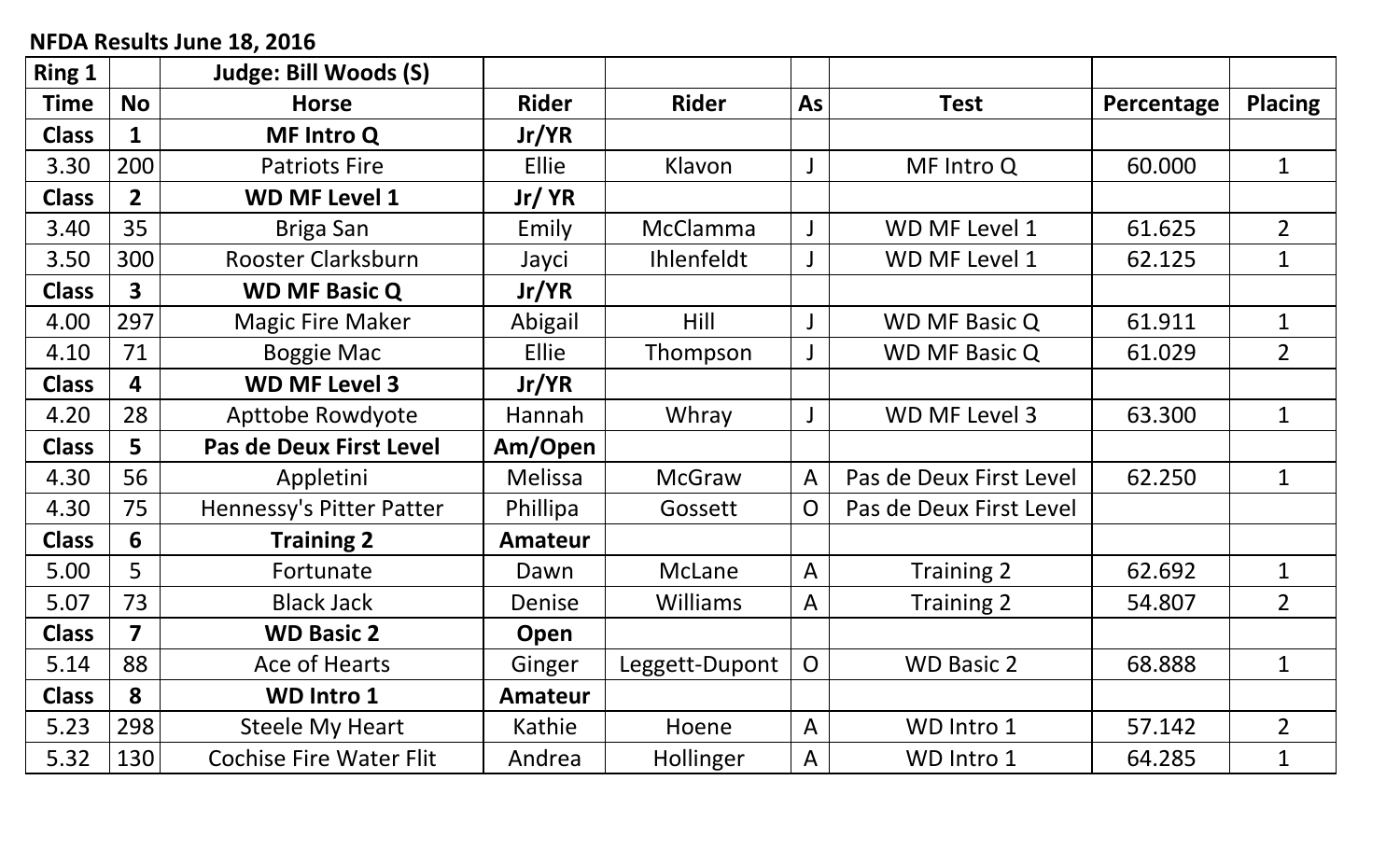| <b>Class</b> | 9   | <b>WD 2-1</b>                  | <b>Amateur</b> |                |                |                 |        |                |
|--------------|-----|--------------------------------|----------------|----------------|----------------|-----------------|--------|----------------|
| 5.41         | 102 | Party at the Ritz              | <b>Barbara</b> | Aponte         | $\overline{A}$ | <b>WD 2-1</b>   | 66.400 | $\mathbf{1}$   |
| <b>Class</b> | 10  | First 1                        | Jr/YR          |                |                |                 |        |                |
| 5.50         | 288 | Hermione                       | Shelby         | <b>Brazeal</b> |                | First 1         | 64.814 | $\mathbf{1}$   |
| 5.57         | 293 | New York Joe                   | Teagan         | Edwards        |                | First 1         | 52.037 | $\overline{2}$ |
| <b>Class</b> | 11  | First 3                        | Am/JR/YR/Open  |                |                |                 |        |                |
| 6.04         | 70  | Devin's Bad Boy                | Mary           | <b>Termer</b>  | $\overline{A}$ | First 3         | 64.558 | $\overline{3}$ |
| 6.11         | 290 | Abbey                          | Maria          | Croft          | $\mathsf{A}$   | First 3         | 53.676 | $\overline{4}$ |
| 6.32         | 75  | Hennessy's Pitter Patter       | Philipa        | Gossett        | $\overline{O}$ | First 3 (ROT)   | 65.735 | $\mathbf 1$    |
| 7.21         | 288 | Hermione                       | Shelby         | <b>Brazeal</b> |                | First 3 Q (ROT) | 64.852 | $\overline{2}$ |
| <b>Class</b> | 12  | Intro B                        | Jr/YR          |                |                |                 |        |                |
| 6.18         | 68  | Momma's Harley                 | China          | Sneed          |                | Intro B Q       | 59.062 | $\overline{4}$ |
| 6.25         | 200 | <b>Patriots Fire</b>           | Ellie          | Klavon         |                | Intro B Q       | 59.062 | $\overline{3}$ |
| 6.39         | 41  | <b>MEC's Little Princess</b>   | Emma           | <b>Krueger</b> |                | Intro B         | 64.375 | $\mathbf{1}$   |
| 7.14         | 42  | Dansen's Bonnie                | Rachel         | Belshaw        |                | Intro B         | 61.562 | $\overline{2}$ |
| <b>Class</b> | 13  | Intro B                        | Am/Open        |                |                |                 |        |                |
| 6.46         | 291 | <b>True Blue Oscar</b>         | <b>Beth</b>    | Dunn           | $\overline{A}$ | Intro B         | 55.937 | 6              |
| 6.53         | 292 | <b>Ultimately Sensational</b>  | Kristen        | Dunn           | $\overline{A}$ | Intro B         | 62.187 | 5              |
| 7.28         | 246 | <b>Rivermont's Hidengoseek</b> | <b>Terry</b>   | Martin         | $\overline{A}$ | Intro B Q       | 70.625 | $\overline{2}$ |
| 7.35         | 60  | <b>Bailey's Irish Cream</b>    | Tammy          | Slater         | $\mathsf{A}$   | Intro B Q       | 67.500 | $\overline{3}$ |
| 7.42         | 69  | Leon                           | Mary           | <b>Teter</b>   | $\overline{A}$ | Intro B Q       | 66.562 | 4              |
| 7.49         | 287 | Lucy                           | <b>Kelly</b>   | <b>Brazeal</b> | $\overline{O}$ | Intro B Q       | 73.125 | $\mathbf{1}$   |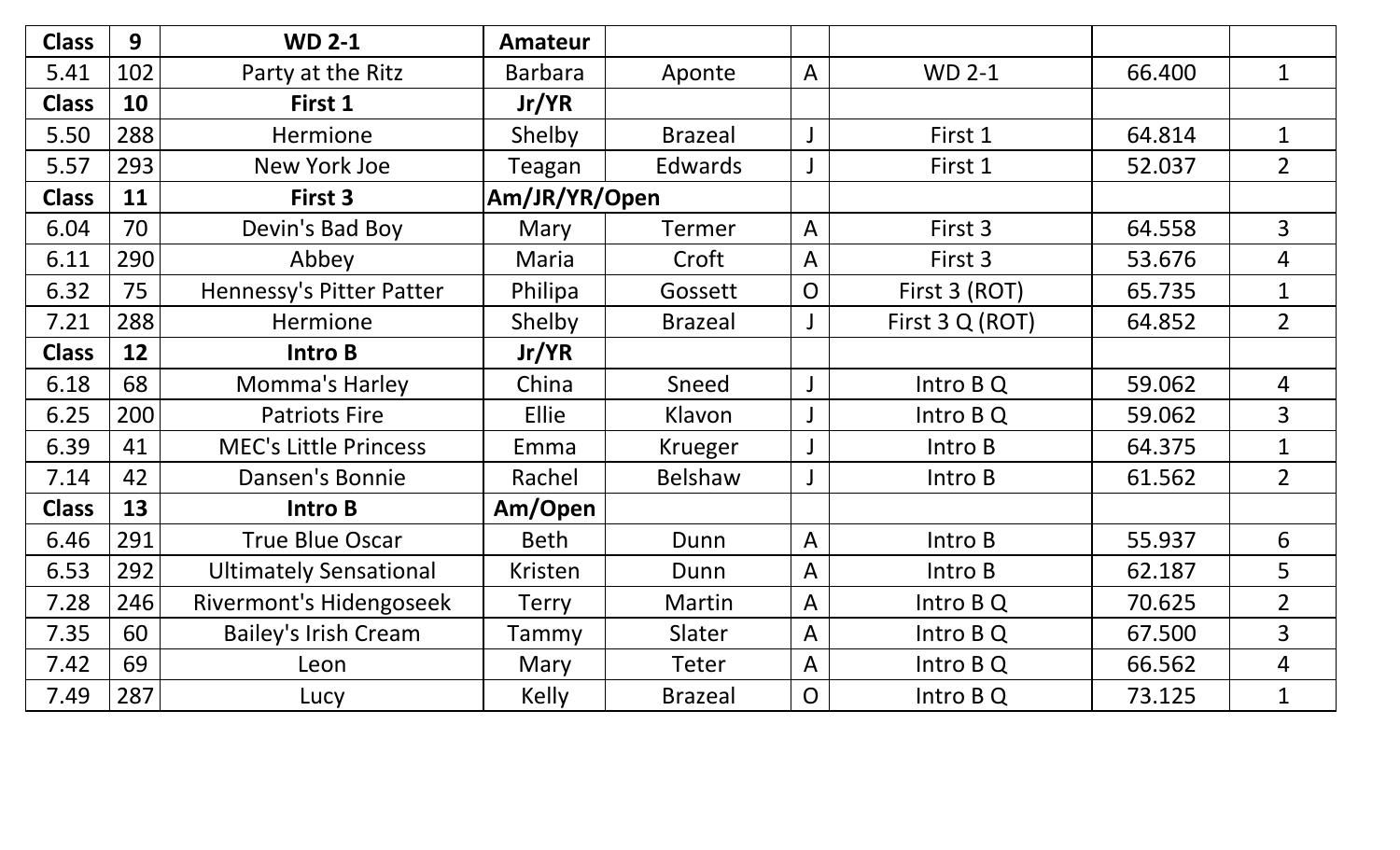| <b>Class</b> | 14  | <b>Training 3</b>         | Jr/Yr          |                 |                |                     |        |                |
|--------------|-----|---------------------------|----------------|-----------------|----------------|---------------------|--------|----------------|
| 7.56         | 80  | Huston                    | Julia          | Arruda          |                | Training 3          | 59.318 | $\overline{2}$ |
| 8.03         | 293 | New York Joe              | Teagan         | <b>Edwards</b>  |                | Training 3          | 64.545 | $\mathbf{1}$   |
| <b>Class</b> | 15  | <b>Training 2</b>         | Jr/YR          |                 |                |                     |        |                |
| 8.10         | 285 | Kodak                     | <b>Alexis</b>  | Krueger         |                | Training 2          | 57.692 | $\overline{2}$ |
| 8.17         | 59  | Winter Whisper            | Grace          | Rewis           |                | Training 2          | 61.153 | $\mathbf{1}$   |
| <b>Class</b> | 16  | <b>WD Basic 4 Q</b>       | Jr/YR          |                 |                |                     |        |                |
| 8.24         | 297 | <b>Magic Fire Maker</b>   | Abigail        | Hill            |                | WD Basic 4 Q        | 59.558 | $\mathbf{1}$   |
| 8.47         | 71  | <b>Boggie Mac</b>         | Ellie          | Thompson        |                | <b>WD Basic 4 Q</b> | 58.970 | $\overline{3}$ |
| 8.56         | 300 | <b>Rooster Clarksburn</b> | Jayci          | Ihlenfeldt      |                | <b>WD Basic 4</b>   | 59.558 | $\overline{2}$ |
| <b>Class</b> | 17  | First 1                   | Am/Open        |                 |                |                     |        |                |
| 8.33         | 56  | Appletini                 | <b>Melissa</b> | <b>McGraw</b>   | $\overline{A}$ | First 1             | 59.444 | $\overline{2}$ |
| 8.40         | 295 | Deven                     | Philipa        | Gossett         | O              | First 1             | 62.592 | $\mathbf{1}$   |
| <b>Class</b> | 18  | <b>WD Intro 4 Q</b>       | Am/Jr/Yr       |                 |                |                     |        |                |
| 9.19         | 299 | Sassy N Hollywood         | Kathleen       | Hollister       | $\overline{A}$ | WD Intro 4 Q        | 60.000 | $\overline{2}$ |
| 9.28         | 280 | Ivan                      | <b>Brenna</b>  | Johnson         |                | WD Intro 4          | 63.103 | $\mathbf{1}$   |
| <b>Class</b> | 19  | <b>WD 1-4</b>             | Jr/YR          |                 |                |                     |        |                |
| 9.37         | 35  | Briga San                 | Emily          | <b>McClamma</b> |                | <b>WD 1-4</b>       | 60.888 | $\mathbf{1}$   |
| <b>Class</b> | 20  | <b>WD 3-4</b>             | Jr/YR          |                 |                |                     |        |                |
|              |     |                           |                |                 |                |                     |        |                |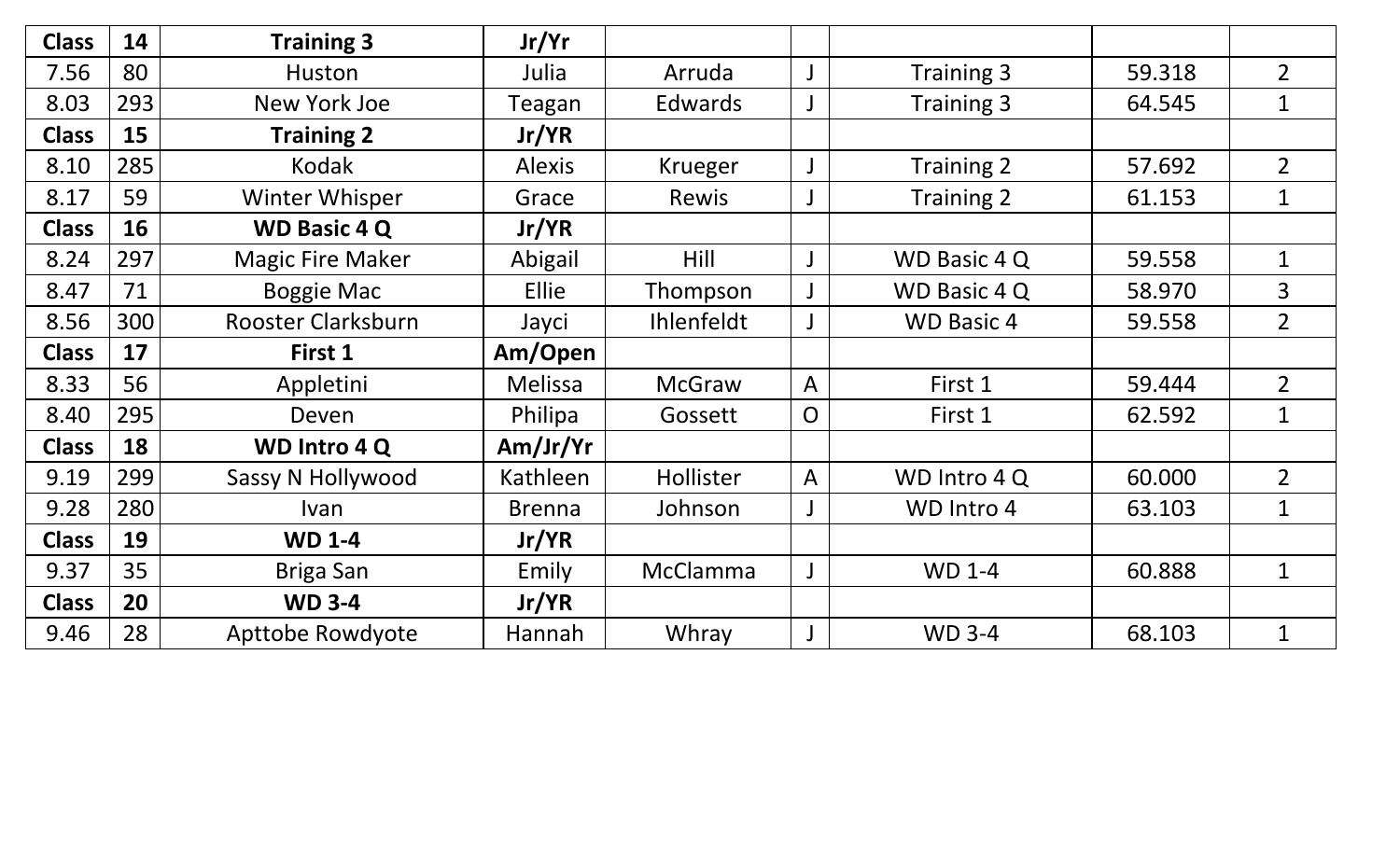| <b>Ring 2</b> |           | <b>Judge: Iris Bolt (L Graduate)</b> |               |                 |                |               |        |                |
|---------------|-----------|--------------------------------------|---------------|-----------------|----------------|---------------|--------|----------------|
| <b>Time</b>   | <b>No</b> | <b>Horse</b>                         | <b>Rider</b>  | <b>Rider</b>    | As             | <b>Test</b>   |        |                |
| <b>Class</b>  | 21        | <b>Intro A</b>                       | Jr/YR         |                 |                |               |        |                |
| 4.53          | 76        | Englert                              | <b>Hilary</b> | <b>Bella</b>    |                | Intro A       | 39.375 | $\overline{2}$ |
| 5.00          | 200       | <b>Patriots Fire</b>                 | <b>Ellie</b>  | Klavon          |                | Intro A       | 54.063 | $\mathbf{1}$   |
| <b>Class</b>  | 22        | <b>Intro A</b>                       | Am/Open       |                 |                |               |        |                |
| 5.07          | 291       | <b>True Blue Oscar</b>               | <b>Beth</b>   | Dunn            | $\overline{A}$ | Intro A       | 53.125 | $\overline{3}$ |
| 5.14          | 292       | <b>Ultimately Sensational</b>        | Kristen       | Dunn            | $\mathsf{A}$   | Intro A       | 58.437 | $\overline{2}$ |
| 5.21          | 287       | Lucy                                 | <b>Kelly</b>  | <b>Brazeal</b>  | $\overline{O}$ | Intro A       | 67.812 | $\mathbf{1}$   |
| <b>Class</b>  | 23        | <b>WD 1-3</b>                        | Jr/YR         |                 |                |               |        |                |
| 5.35          | 35        | Briga San                            | Emily         | <b>McClamma</b> |                | <b>WD 1-3</b> | 68.552 | $\mathbf{1}$   |
| <b>Class</b>  | 24        | <b>WD 3-2</b>                        | Jr/Yr         |                 |                |               |        |                |
| 5.44          | 28        | Apttobe Rowdyote                     | Hannah        | Whray           |                | <b>WD 3-2</b> | 70.227 | $\mathbf{1}$   |
| <b>Class</b>  | 25        | <b>Training 1</b>                    | Am/Open       |                 |                |               |        |                |
| 5.53          | 296       | <b>Scotch Fianna</b>                 | Virginia      | Hartley         | $\mathsf{A}$   | Training 1    | 68.478 | $\mathbf{1}$   |
| 6.00          | 289       | <b>BringBackTheMagic</b>             | Andrea        | <b>Burros</b>   | $\overline{A}$ | Training 1    | 56.956 | 6              |
| 6.07          | 57        | <b>Snap My Picture</b>               | Michelle      | <b>McGee</b>    | $\overline{O}$ | Training 1    | 67.826 | $\overline{2}$ |
| 6.14          | 246       | <b>Rivermont's Hidengoseek</b>       | <b>Terry</b>  | Martin          | $\mathsf{A}$   | Training 1    | 63.043 | 3              |
| 6.21          | 60        | <b>Bailey's Irish Cream</b>          | Tammy         | Slater          | $\mathsf{A}$   | Training 1    | 61.304 | $\overline{4}$ |
| 6.28          | 69        | Leon                                 | Mary          | Teter           | $\mathsf{A}$   | Training 1    | 59.130 | 5              |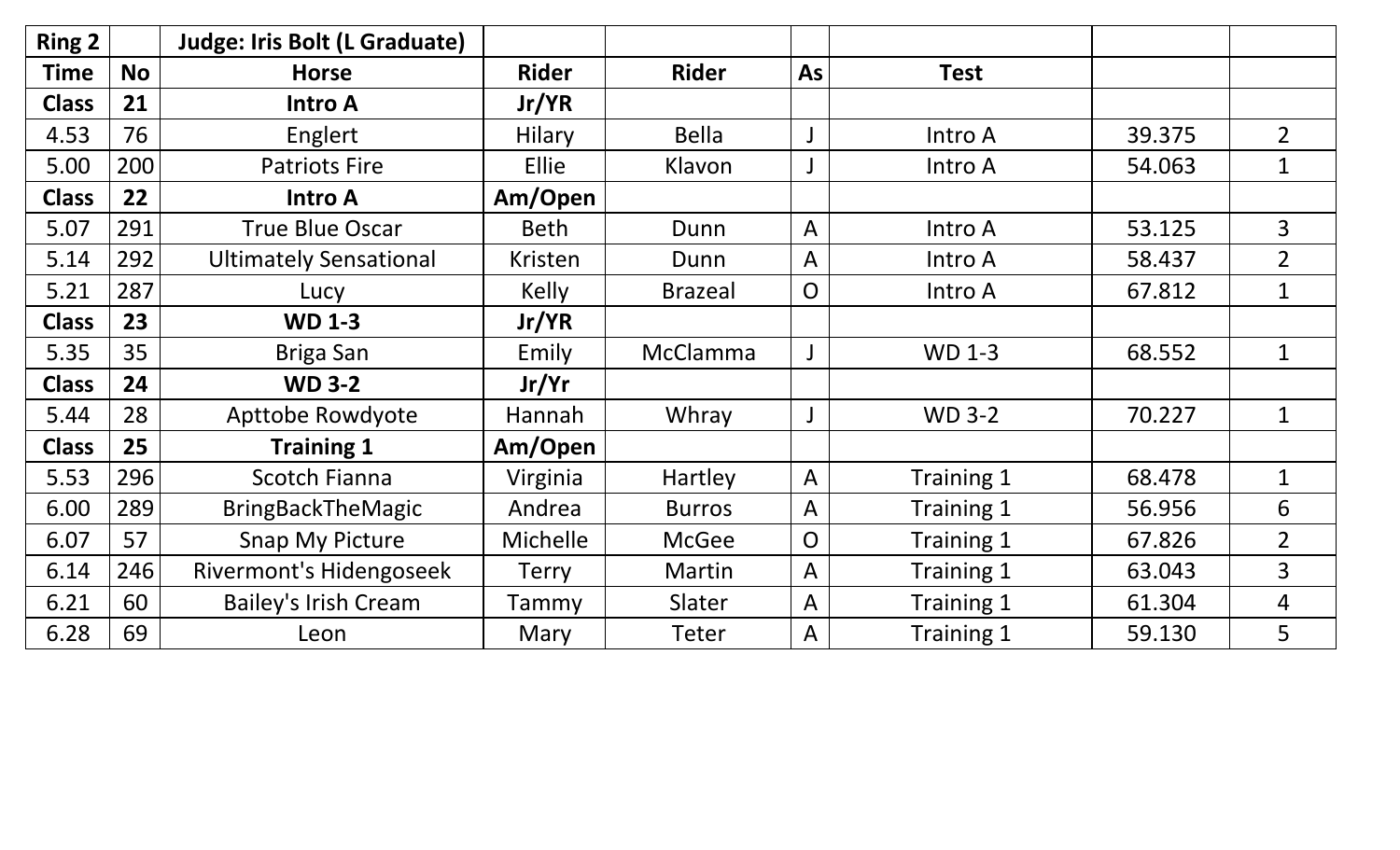| <b>Class</b> | 26  | <b>Training 3</b>              | Am/Open        |                   |                |                   |        |                |
|--------------|-----|--------------------------------|----------------|-------------------|----------------|-------------------|--------|----------------|
| 6.35         | 5   | Fortunate                      | Dawn           | McLane            | $\overline{A}$ | <b>Training 3</b> | 67.720 | $\mathbf{1}$   |
| 6.42         | 73  | <b>Black Jack</b>              | Denise         | <b>Williams</b>   | $\mathsf{A}$   | Training 3 Q      | 53.636 | 5              |
| 6.49         | 296 | <b>Scotch Fianna</b>           | Virginia       | Hartley           | $\mathsf{A}$   | Training 3 Q      | 62.272 | 4              |
| 7.10         | 70  | Devin's Bad Boy                | Mary           | <b>Termer</b>     | $\overline{A}$ | Training 3        | 66.590 | $\overline{2}$ |
| 7.35         | 295 | Deven                          | Philipa        | Gossett           | $\overline{O}$ | Training 3 (ROT)  | 63.636 | $\overline{3}$ |
| <b>Class</b> | 27  | <b>WD Basic 1</b>              | Jr/YR          |                   |                |                   |        |                |
| 7.17         | 300 | Rooster Clarksburn             | Jayci          | <b>Ihlenfeldt</b> |                | <b>WD Basic 1</b> | 62.419 | $2^{\circ}$    |
| 7.26         | 71  | <b>Boggie Mac</b>              | Ellie          | Thompson          |                | <b>WD Basic 1</b> | 62.419 | $\mathbf{1}$   |
| <b>Class</b> | 28  | <b>WD Intro 3</b>              | A/Jr/YR        |                   |                |                   |        |                |
| 7.42         | 130 | <b>Cochise Fire Water Flit</b> | Andrea         | Hollinger         | $\mathsf{A}$   | WD Intro 3        | 69.375 | $\mathbf{1}$   |
| 7.51         | 299 | Sassy N Hollywood              | Kathleen       | Hollister         | $\overline{A}$ | WD Intro 3        | 64.166 | $\overline{2}$ |
| 8.00         | 280 | Ivan                           | <b>Brenna</b>  | Johnson           |                | WD Intro 3        | 62.708 | 3              |
| <b>Class</b> | 29  | Intro C                        | Jr/YR          |                   |                |                   |        |                |
| 8.09         | 41  | <b>MEC's Little Princess</b>   | Emma           | <b>Krueger</b>    |                | Intro C           | 63.750 | $\overline{2}$ |
| 8.16         | 294 | <b>HRH Princess Tiger Lily</b> | Isabela        | Fitzgerald        |                | Intro C           | 69.250 | $\mathbf{1}$   |
| 8.23         | 42  | Dansen's Bonnie                | Rachel         | Belshaw           |                | Intro C           | 63.000 | $\overline{3}$ |
| <b>Class</b> | 30  | <b>WD 2-2</b>                  | <b>Amateur</b> |                   |                |                   |        |                |
| 8.30         | 102 | Party at the Ritz              | <b>Barbara</b> | Aponte            | $\mathsf{A}$   | <b>WD 2-2</b>     | 71.279 | $\mathbf{1}$   |
| <b>Class</b> | 31  | <b>WD Basic 1</b>              | Open           |                   |                |                   |        |                |
| 8.39         | 88  | Ace of Hearts                  | Ginger         | Leggett-Dupont    | $\mathsf{O}$   | <b>WD Basic 1</b> | 66.612 | $\mathbf{1}$   |
| <b>Class</b> | 32  | Fourth 3 Q                     | <b>Amateur</b> |                   |                |                   |        |                |
| 8.48         | 72  | <b>Nobel</b>                   | Michelle       | Velasco           | $\overline{A}$ | Fourth 3 Q        | 67.777 | $\mathbf{1}$   |